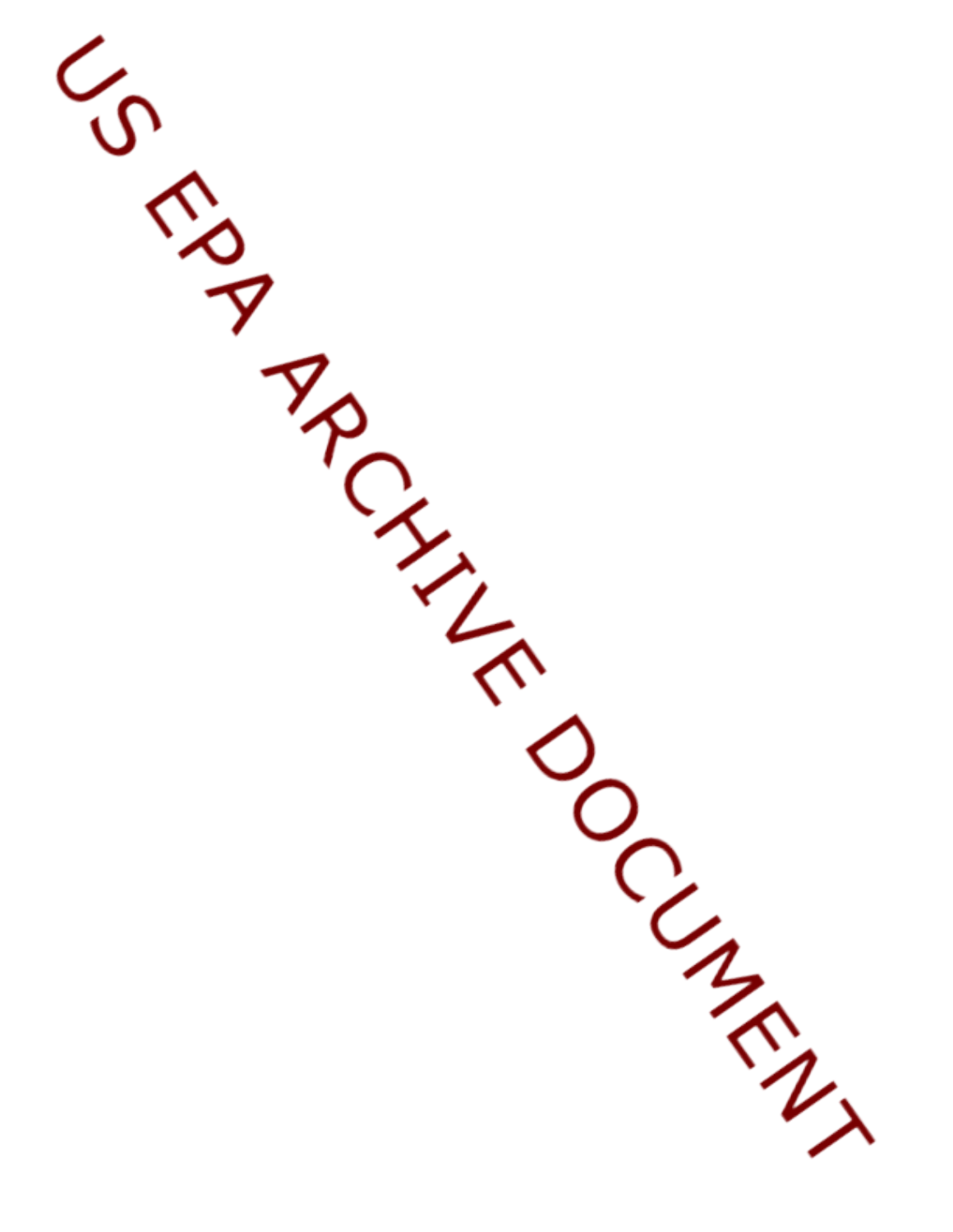## **THE ENVIRONMENTAL TECHNOLOGY VERIFICATION**







# **ETV Joint Verification Statement**

| <b>TECHNOLOGY TYPE:</b>              | <b>AMBIENT AMMONIA MONITOR</b>                                                                              |  |  |  |  |
|--------------------------------------|-------------------------------------------------------------------------------------------------------------|--|--|--|--|
| <b>APPLICATION:</b>                  | <b>MEASURING AMMONIA EMISSIONS AT ANIMAL</b><br><b>FEEDING OPERATIONS</b>                                   |  |  |  |  |
| TECHNOLOGY NAME: QC-TILDAS           |                                                                                                             |  |  |  |  |
| <b>COMPANY:</b>                      | <b>Aerodyne Research, Inc.</b>                                                                              |  |  |  |  |
| <b>ADDRESS:</b>                      | <b>45 Manning Road</b><br>PHONE: 978-663-9500<br><b>Billerica, Massachusetts 01821 FAX:</b><br>978-663-4918 |  |  |  |  |
| <b>WEB SITE:</b><br>$E\text{-}MAIL:$ | www.aerodyne.com/<br>shorter@aerodyne.com                                                                   |  |  |  |  |

The U.S. Environmental Protection Agency (EPA) supports the Environmental Technology Verification (ETV) Program to facilitate the deployment of innovative or improved environmental technologies through performance verification and dissemination of information. The goal of the ETV Program is to further environmental protection by accelerating the acceptance and use of improved and cost-effective technologies. ETV seeks to achieve this goal by providing high-quality, peer-reviewed data on technology performance to those involved in the design, distribution, financing, permitting, purchase, and use of environmental technologies. Information and ETV documents are available at www.epa.gov/etv.

ETV works in partnership with recognized standards and testing organizations, with stakeholder groups (consisting of buyers, vendor organizations, and permitters), and with individual technology developers. The program evaluates the performance of innovative technologies by developing test plans that are responsive to the needs of stakeholders, conducting field or laboratory tests (as appropriate), collecting and analyzing data, and preparing peer-reviewed reports. All evaluations are conducted in accordance with rigorous quality assurance (QA) protocols to ensure that data of known and adequate quality are generated and that the results are defensible.

The Advanced Monitoring Systems (AMS) Center, one of seven technology areas under ETV, is operated by Battelle in cooperation with EPA's National Exposure Research Laboratory. In collaboration with the U.S. Department of Agriculture, the AMS Center has recently evaluated the performance of ambient ammonia (NH<sub>3</sub>) monitors to measure  $NH_3$  emissions. This verification statement provides a summary of the test results for the Aerodyne Research, Inc. Quantum Cascade-Tunable Infrared Laser Differential Absorption Spectrometer (QC-TILDAS).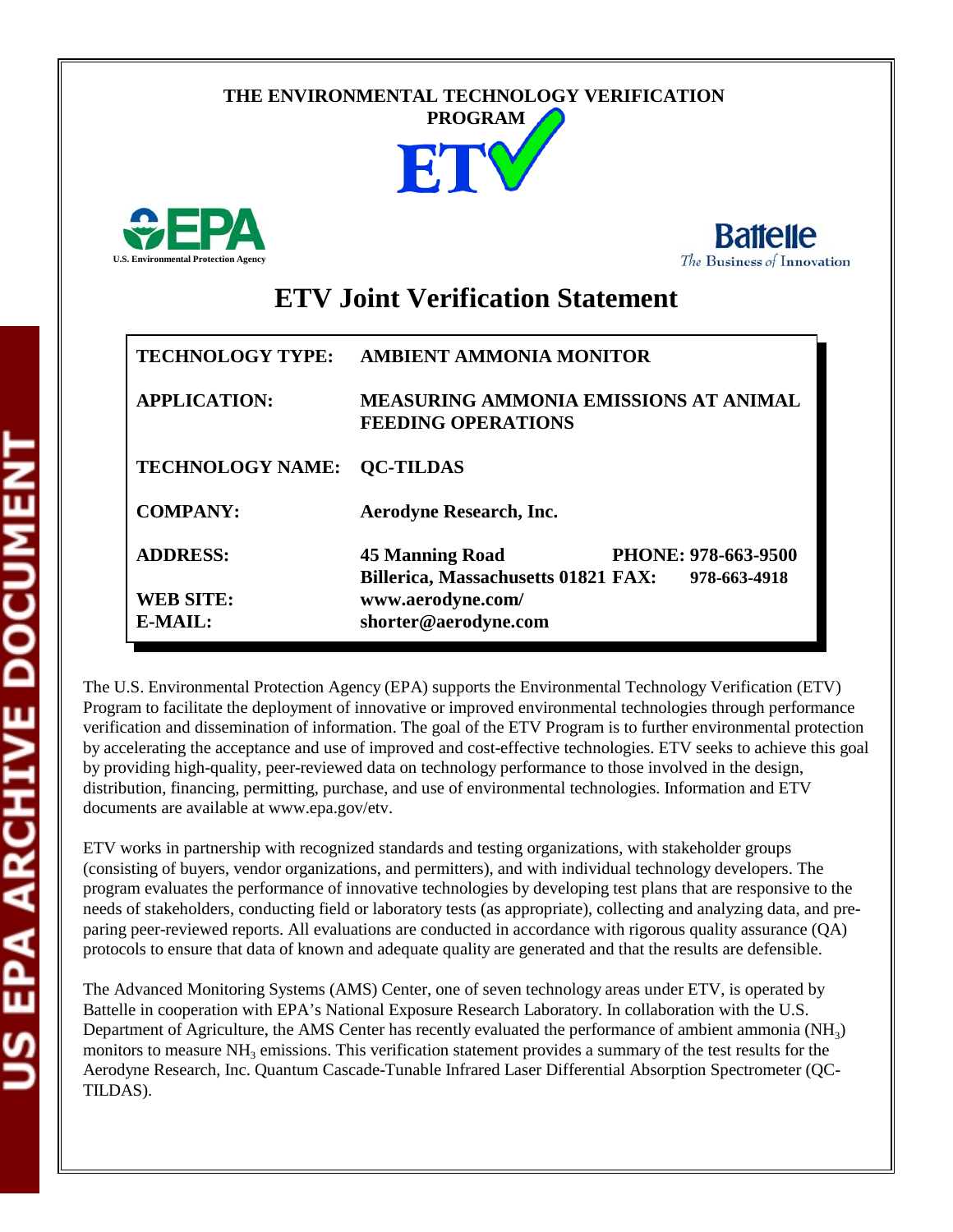#### **VERIFICATION TEST DESCRIPTION**

The objective of this verification test was to evaluate the QC-TILDAS's performance in measuring gaseous NH<sub>3</sub> in ambient air at two animal feeding operations. The verification test was conducted in two phases, each at separate animal feeding operations. The first phase of testing was conducted between September 8 and October 3, 2003, at a swine finishing farm near Ames, Iowa. The second phase was conducted between October 20 and November 14, 2003, at a cattle feedlot in Carroll, Iowa. These sites were selected to provide realistic testing conditions and were expected to exhibit a wide range of  $NH<sub>3</sub>$  concentrations during the test periods. The verification test was designed to evaluate relative accuracy (RA), linearity, precision, response time, calibration and zero drift, interference effects, comparability, ease of use, and data completeness.

During Weeks 1 and 4 of each phase of the verification test, the QC-TILDAS response to a series of NH<sub>3</sub> gas standards of known concentration was used to quantify RA, linearity, precision, and calibration/zero drift. Ammonia gas standards ranging from 0 to 3,030 parts per billion (ppb)  $NH_3$  and 0 to 2,000 ppb  $NH_3$  were delivered during Phases I and II, respectively. The QC-TILDAS response time, the time to reach 95% of the change in the stable concentration, was also assessed during the delivery of the gas standards and reported in terms of seconds (s). During the second phase, interference effects were quantified from the QC-TILDAS response to various chemical species that may be present at animal feeding operations; the potential interferent gases were delivered both in the presence and absence of NH3. The QC-TILDAS continuous response to ambient air also was evaluated during both phases as the comparability to simultaneous determinations by a time-integrated ambient NH<sub>3</sub> reference method (acid-coated denuders). Comparisons were made with reference samples that were collected on a five-per-day schedule for periods of between 2 to 12 hours for approximately 10 days during each phase, based on procedures in EPA Method IO-4.2.

QA oversight of verification testing was provided by Battelle and EPA. Battelle QA staff conducted a technical systems audit, a performance evaluation audit, and a data quality audit of 10% of the test data. This verification statement, the full report on which it is based, and the test/QA plan for this verification test are all available at www.epa.gov/etv/centers/center1.html.

#### **TECHNOLOGY DESCRIPTION**

The following description of the QC-TILDAS was provided by the vendor and does not represent verified information.

The QC-TILDAS is a tunable infrared laser spectrometer, based on pulsed quantum cascade laser technology. The QC-TILDAS uses an absolute spectroscopic analysis method that is inherently self-calibrating, making calibration gases unnecessary. The QC-TILDAS is optimized for NH<sub>3</sub>, but it can be used for a variety of gases, depending on laser selection. Ambient  $NH_3$  is continuously sampled in a multipass (56-meter path length, 0.5-liter volume) cell at reduced pressure (30 to 60 Torr). The glass surfaces are siloxyl-coated to minimize surface losses. The QC-TILDAS uses the unique infrared spectroscopic identification, or fingerprint, of  $NH<sub>3</sub>$  to quantify ambient  $NH<sub>3</sub>$ levels. The QC-TILDAS consists of an optical and an electronic subunit, mounted together. The optical system is on a temperature-stabilized 25-centimeter (cm)  $\times$  60-cm optical breadboard and contains a laser, multiple-pass absorption cell, and infrared detectors, coupled with all-reflective optics. The quantum cascade laser for NH<sub>3</sub> detection at a 10.3-micrometer wavelength is thermoelectrically cooled in a hermetically sealed housing and operates in the pulsed mode. The astigmatic Herriot multiple pass cell has two mirrors separated by 32 cm. Two infrared detectors, one for the sample cell and one for a reference cell are contained in one liquid nitrogen-cooled dewar. (Thermoelectrically cooled detector options are available with reduction in sensitivity.) The electronics subunit consists of laser temperature and current controllers, pressure and temperature probes, valve driver, and computerized data acquisition. The data acquisition rate is adjustable from 1 Hertz (Hz) to 20 Hz. The electronics are mounted in a standard 48.3-cm rack, 53.3 cm wide by 53.3 cm deep. The total height of QC-TILDAS is 61 cm. The combined weight of the electronics and optical modules is 77.3 kilograms. Several options for removal of particulate matter are available, including the inlet system used in this verification test that utilizes secondary air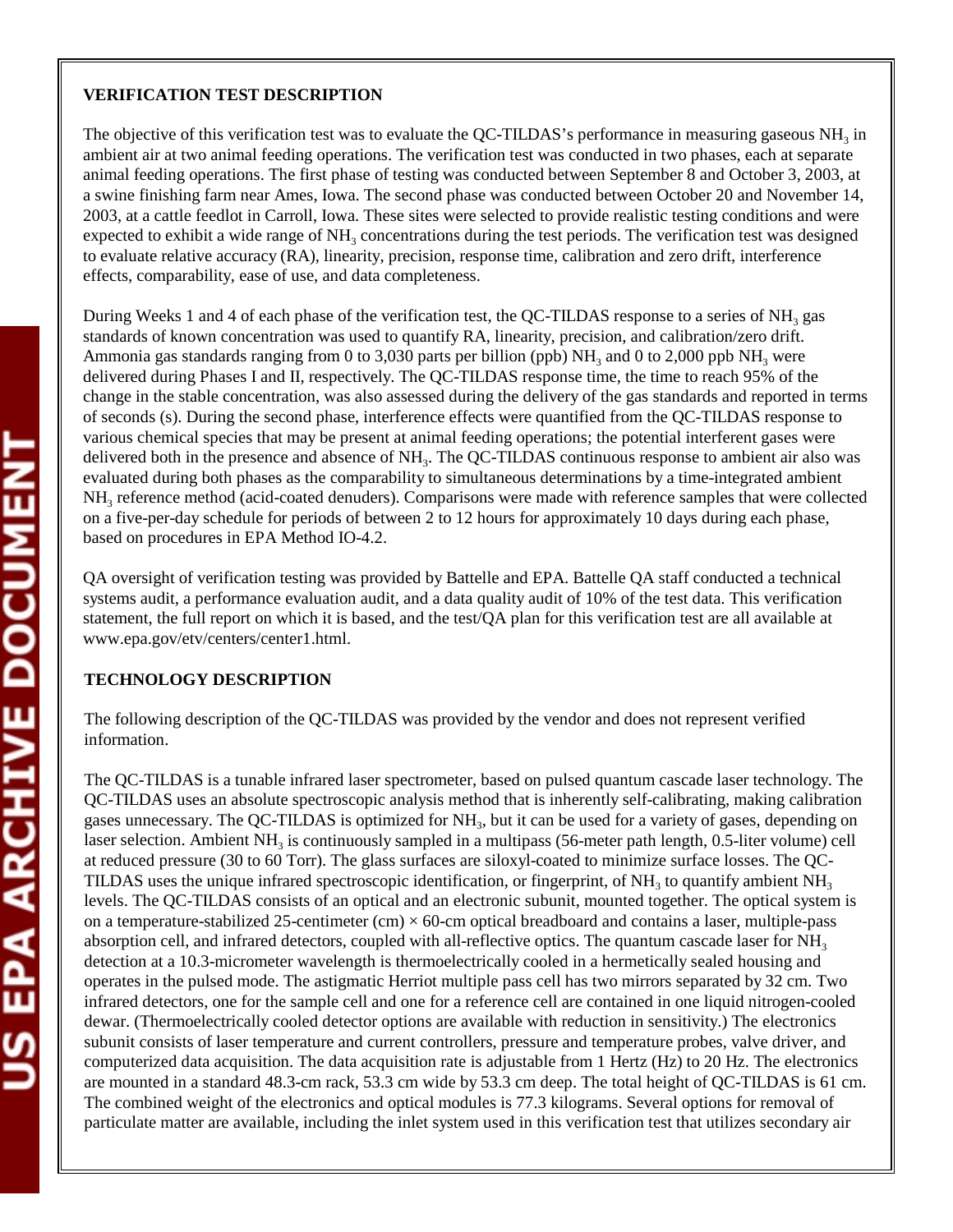flow for inertial separation of particulate matter. A vacuum pump is required for continuous sampling at reduced pressure in the absorption cell. A temperature-controlled, closed-loop circulator provides the coolant for the laser housing and electronics. QC-TILDAS costs \$118,000.

### **VERIFICATION OF PERFORMANCE**

The performance of the QC-TILDAS was evaluated in two phases in this verification test. During both phases of the verification test, the QC-TILDAS was installed inside a temperature-regulated instrument trailer, and the Teflon QC-TILDAS inlet was used to sample the outside air. The following presents a summary of the performance of the QC-TILDAS during this verification test. The values presented in this table are based on 10-Hz data or 60-s averages as noted below. Values in parentheses are 95% confidence intervals.

|                                                   | <b>Results</b>                                                                                                                                                                                                                                                                                                                                                                                                                                                                                                                                                                                                                                                                                   |                                                                    |                                                                    |                                                                                                                                                                                                                                                            |                                                                        |                                                    |  |  |  |
|---------------------------------------------------|--------------------------------------------------------------------------------------------------------------------------------------------------------------------------------------------------------------------------------------------------------------------------------------------------------------------------------------------------------------------------------------------------------------------------------------------------------------------------------------------------------------------------------------------------------------------------------------------------------------------------------------------------------------------------------------------------|--------------------------------------------------------------------|--------------------------------------------------------------------|------------------------------------------------------------------------------------------------------------------------------------------------------------------------------------------------------------------------------------------------------------|------------------------------------------------------------------------|----------------------------------------------------|--|--|--|
|                                                   | <b>Phase I</b>                                                                                                                                                                                                                                                                                                                                                                                                                                                                                                                                                                                                                                                                                   |                                                                    |                                                                    | <b>Phase II</b>                                                                                                                                                                                                                                            |                                                                        |                                                    |  |  |  |
| <b>Parameter</b>                                  |                                                                                                                                                                                                                                                                                                                                                                                                                                                                                                                                                                                                                                                                                                  | Week 1                                                             | Week 4                                                             |                                                                                                                                                                                                                                                            | Week 1                                                                 | Week 4                                             |  |  |  |
| Relative<br>accuracy <sup>(a)(b)</sup>            | Average RA<br>%D <sup>(c)</sup> Range                                                                                                                                                                                                                                                                                                                                                                                                                                                                                                                                                                                                                                                            | 6.5%<br>$-15.0\%$ to 6.5%                                          | 4.7%<br>$-11.4\%$ to $-2.2\%$ %D Range                             | Average RA                                                                                                                                                                                                                                                 | 10.0%<br>$-12.7\%$ to $-8.2\%$                                         | Interference test<br>conducted<br>during<br>Week 4 |  |  |  |
| Linearity <sup>(a)</sup>                          | Range<br>Slope<br>Intercept<br>$r^2$                                                                                                                                                                                                                                                                                                                                                                                                                                                                                                                                                                                                                                                             | 0 to $3,030$ ppb<br>$0.840 (\pm 0.032)$<br>35 $(\pm 42)$<br>0.9989 | 0 to 2,326 ppb<br>$0.962 (\pm 0.009)$<br>$1.5 (\pm 8.9)$<br>0.9999 | Range<br>Slope<br>Intercept<br>$r^2$                                                                                                                                                                                                                       | 0 to 2,000 ppb<br>$0.919 \ (\pm 0.016)$<br>$-8.8 (\pm 18.6)$<br>0.9998 |                                                    |  |  |  |
| Precision <sup>(a)</sup>                          | Average RSD <sup>(d)</sup><br>Range                                                                                                                                                                                                                                                                                                                                                                                                                                                                                                                                                                                                                                                              | 2.4%<br>0.5% to 3.7%                                               | 2.5%<br>1.0% to 4.1%                                               | Average RSD<br>Range                                                                                                                                                                                                                                       | 1.9%<br>1.0% to 3.0%                                                   |                                                    |  |  |  |
| Response time <sup>(a)</sup><br>(95%)             | <b>Rise Time</b><br>Fall Time                                                                                                                                                                                                                                                                                                                                                                                                                                                                                                                                                                                                                                                                    | $0.8$ to 65.6 s<br>(e)                                             | 1.4 to 15.0 s<br>5.5 s                                             | <b>Rise Time</b><br>Fall Time                                                                                                                                                                                                                              | 1.1 to 14.9 s<br>(de                                                   |                                                    |  |  |  |
| Calibration/<br>zero drift                        | No apparent drift in response to zero air or to $NH3$<br>standards during Week $4^{(f)}$                                                                                                                                                                                                                                                                                                                                                                                                                                                                                                                                                                                                         |                                                                    |                                                                    | No apparent drift in response to zero air<br>or in response to $1,000$ ppb NH <sub>3</sub> during Week 1, a<br>34-ppb decrease observed for last check of Week 4.                                                                                          |                                                                        |                                                    |  |  |  |
| Interference<br>effects <sup>(g)</sup>            | Interference test conducted<br>during Phase II                                                                                                                                                                                                                                                                                                                                                                                                                                                                                                                                                                                                                                                   |                                                                    |                                                                    | • Hydrogen sulfide (101 ppb): No apparent effect<br>• Nitrogen dioxide (104 ppb): No apparent effect<br>• 1,3-Butadiene (102 ppb): No apparent effect<br>• Diethylamine (102 ppb): 19% increase in zero air,<br>no apparent effect in 500 ppb $NH_3^{(h)}$ |                                                                        |                                                    |  |  |  |
| Comparability <sup>(i)</sup>                      | Slope = $1.09 \ (\pm 0.05)$<br>Intercept = $14.4 \ (\pm 22.0)$<br>$r^2 = 0.9822$                                                                                                                                                                                                                                                                                                                                                                                                                                                                                                                                                                                                                 |                                                                    |                                                                    | Slope = $0.984 \ (\pm 0.026)$<br>Intercept = $-9.52 \ (\pm 3.25)$<br>$r^2 = 0.9943$                                                                                                                                                                        |                                                                        |                                                    |  |  |  |
| Ease of use                                       | • Required liquid nitrogen fills every 12 hours; other daily checks were straightforward and quick<br>• Technician experienced in instrumentation/spectroscopy required to operate; some spectra were refitted<br>by vendor representative during periods when the operational parameters were not set properly<br>• Testing activities completed in a short time<br>• Operator required to restart after power loss<br>• Delivery of gas standards required additional dilution because of 13-liters per minute inlet flow rate<br>• Vendor representative conducted data processing to remove spurious data points resulting from<br>automated zero air measurement for background subtraction |                                                                    |                                                                    |                                                                                                                                                                                                                                                            |                                                                        |                                                    |  |  |  |
| Data<br>completeness                              |                                                                                                                                                                                                                                                                                                                                                                                                                                                                                                                                                                                                                                                                                                  | 92% data completeness, 90% data collected                          |                                                                    | 100% data completeness, 98% data collected                                                                                                                                                                                                                 |                                                                        |                                                    |  |  |  |
| $\overline{a}$ 10-Hz data used for this analysis. |                                                                                                                                                                                                                                                                                                                                                                                                                                                                                                                                                                                                                                                                                                  |                                                                    |                                                                    |                                                                                                                                                                                                                                                            |                                                                        |                                                    |  |  |  |

#### **Performance Summary of the QC-TILDAS**

 $^{(a)}$  10-Hz data used for this analysis.

<sup>(b)</sup> Relative accuracy is expressed as an average absolute value of the percent difference from NH<sub>3</sub> gas standards.<br>
<sup>(c)</sup> %D – percent difference

 $\%D$  = percent difference.

(d)  $RSD$  = relative standard deviation.<br>(e)  $Fall time not measured/reported du$ 

- (e) Fall time not measured/reported during this check.<br>
(f) The first two calibration and zero checks during Ph
- The first two calibration and zero checks during Phase I could not be analyzed because some ambient air was sampled along with the gas standards. Drift could not be assessed during Week 1 of Phase I.
- $<sup>(g)</sup>$  Calculated as the change in signal divided by the interferent gas concentration, expressed as a percentage.</sup>
- (h) The presence of an NH<sub>3</sub> impurity in the diethylamine gas standard or the release of NH<sub>3</sub> from the sample lines during delivery could not be ruled out.
- $(i)$  60-second averages used for this analysis.